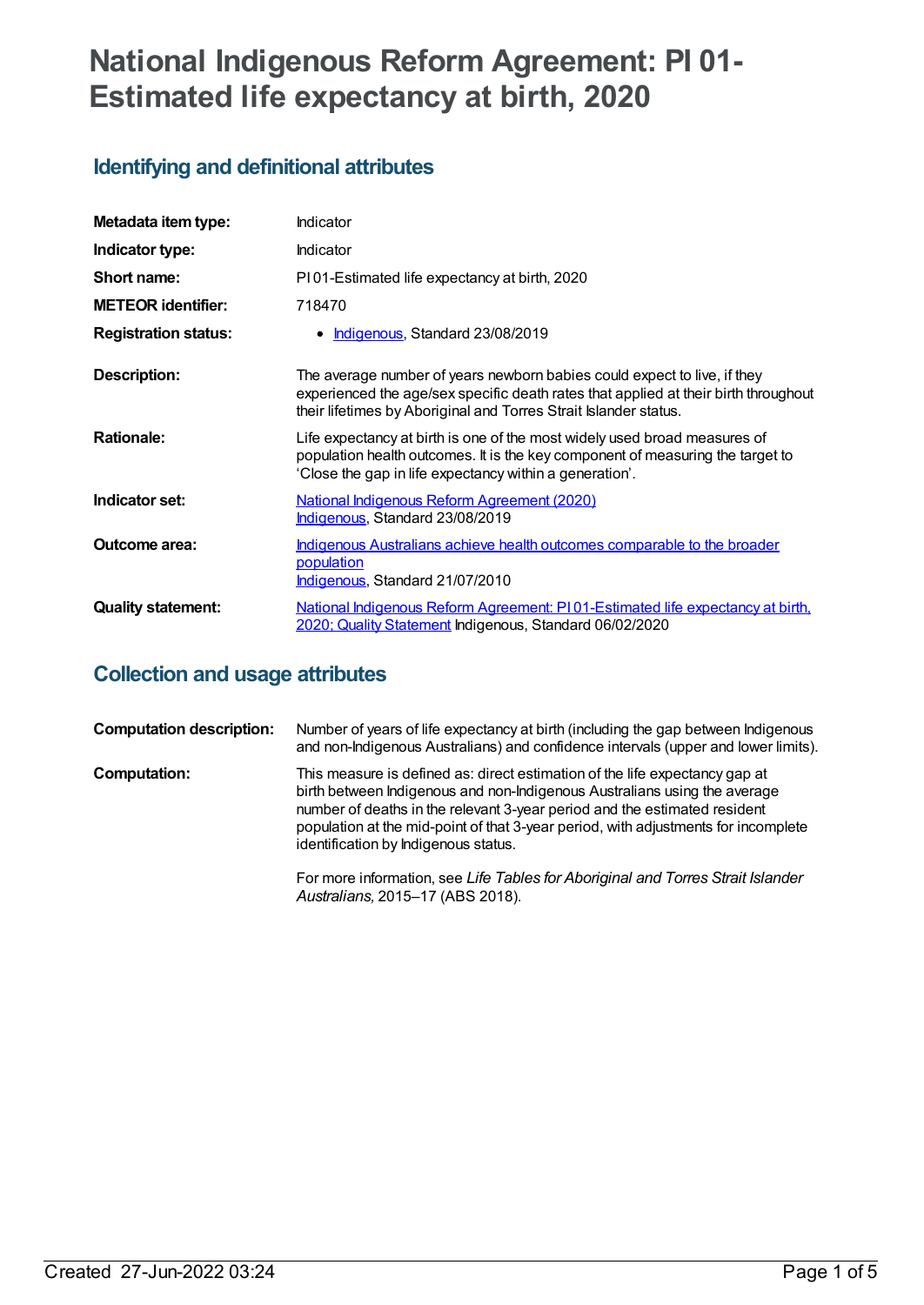| Numerator data elements:       —Data Element / Data Set∙ |              |
|----------------------------------------------------------|--------------|
|                                                          | Data Element |

Number of years of life expectancy at birth.

### **Data Source**

ABS Life Tables for Aboriginal and Torres Strait Islander [Australians,](https://meteor.aihw.gov.au/content/699979) 2015- 2017

#### **Guide for use**

Data source type: Census based and administrative by-product data.

At this stage, Indigenous and non-Indigenous Australians life expectancy are calculated for 3-year periods. Data are reported every 5 years for Indigenous and non-Indigenous Australians.

Indigenous and non-Indigenous life tables are based on estimated resident population (ERP) (ABS 2017) (based on the Census of Population and Housing (PES) and the Census Post Enumeration Survey), death registration information provided by the state/territory Registrars of Births, Deaths and Marriages, and the ABS Census Data Enhancement (CDE) Indigenous Mortality Quality Study.

**Disaggregation:** National, selected states/territories by: sex by Indigenous status.

2015–2017: National, Indigenous by remoteness area (1) Major Cities, (2) Inner Regional and Outer Regional combined and (3) Remote and Very Remote combined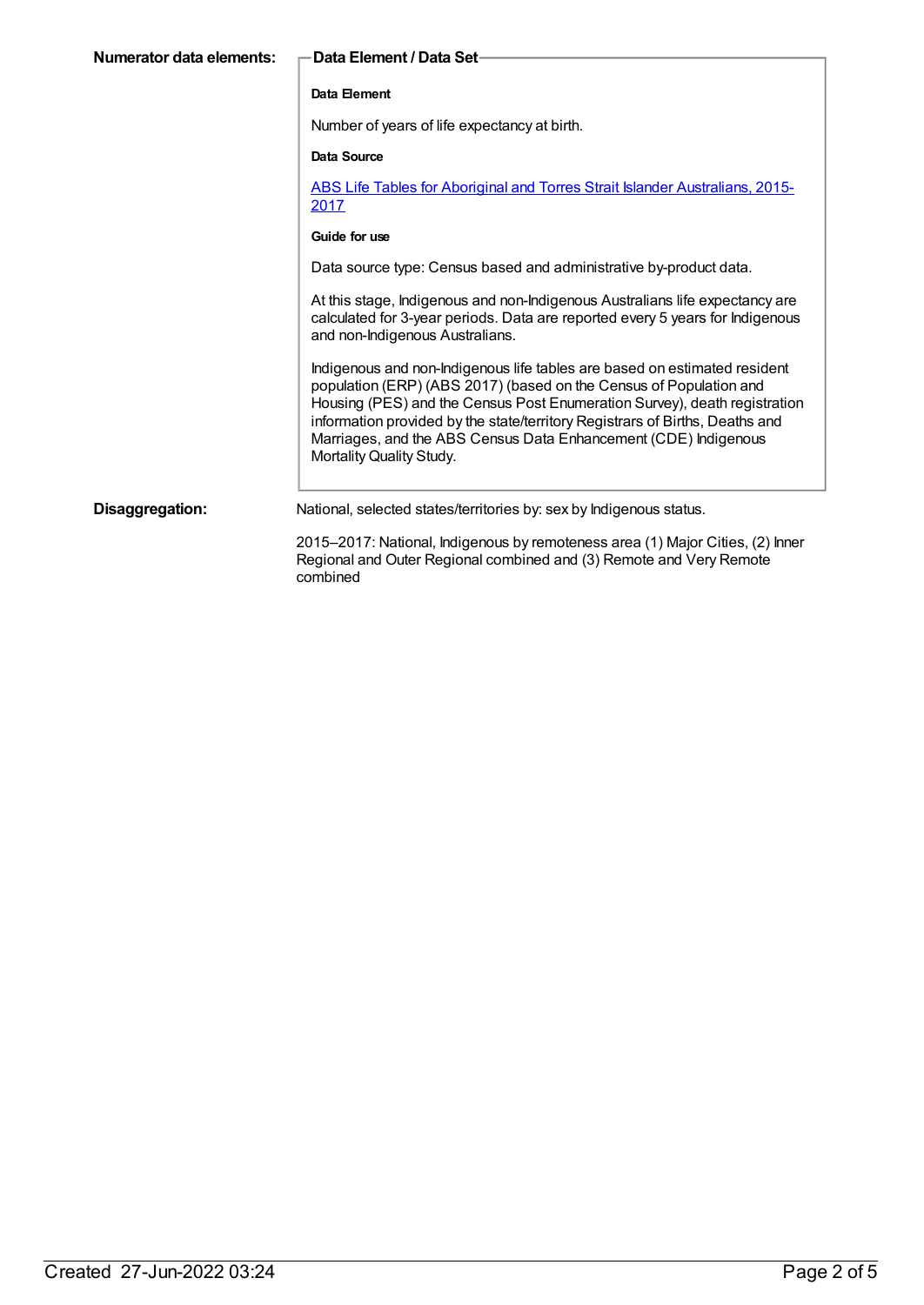### **Disaggregation data elements:**

### **Data Element / Data Set**

#### **Data Element**

Person—area of usual residence, statistical area level 2 (SA2) (ASGS 2016)

#### **Data Source**

ABS Life Tables for Aboriginal and Torres Strait Islander [Australians,](https://meteor.aihw.gov.au/content/699979) 2015- 2017

#### **Guide for use**

Data source type: Census, Census PES, administrative by-product data and the CDE Indigenous MortalityQuality Study.

### **Data Element / Data Set**

#### **Data Element**

Person—Indigenous status, code N

### **Data Source**

ABS Life Tables for Aboriginal and Torres Strait Islander [Australians,](https://meteor.aihw.gov.au/content/699979) 2015- 2017

#### **Guide for use**

Data source type: Census, Census PES, administrative by-product data and the CDE Indigenous MortalityQuality Study.

### **Data Element / Data Set**

### **Data Element**

Person—sex, code N

#### **Data Source**

ABS Life Tables for Aboriginal and Torres Strait Islander [Australians,](https://meteor.aihw.gov.au/content/699979) 2015- 2017

#### **Guide for use**

Data source type: Census, Census PES, administrative by-product data and the CDE Indigenous Mortality Quality Study.

**Comments:** There are no new data available for this cycle of reporting.

Most recent data available are: 2015–2017 data released on 29 November 2018 and included in the 2019 National Indigenous Reform Agreement (NIRA) report. Life expectancy at birth estimates by Indigenous status for 2005–2007 were also revised for the 2019 report based on improved measures of identification propensities.

Indigenous estimates of life expectancy are not produced for Victoria, South Australia, Tasmania and the Australian Capital Territory due to the small number of Indigenous deaths reported in these jurisdictions.

Baseline year for the Council of Australian Governments' Closing the Gap target is 2006 using the 3-year average of 2005–2007; baseline for this indicator is 2005– 2007; target year is 2031.

The term 'Aboriginal and Torres Strait Islander people' is preferred when referring to the separate Indigenous peoples of Australia. However, the term 'Indigenous' is used interchangeably with 'Aboriginal and Torres Strait Islander' in this indicator to assist readability.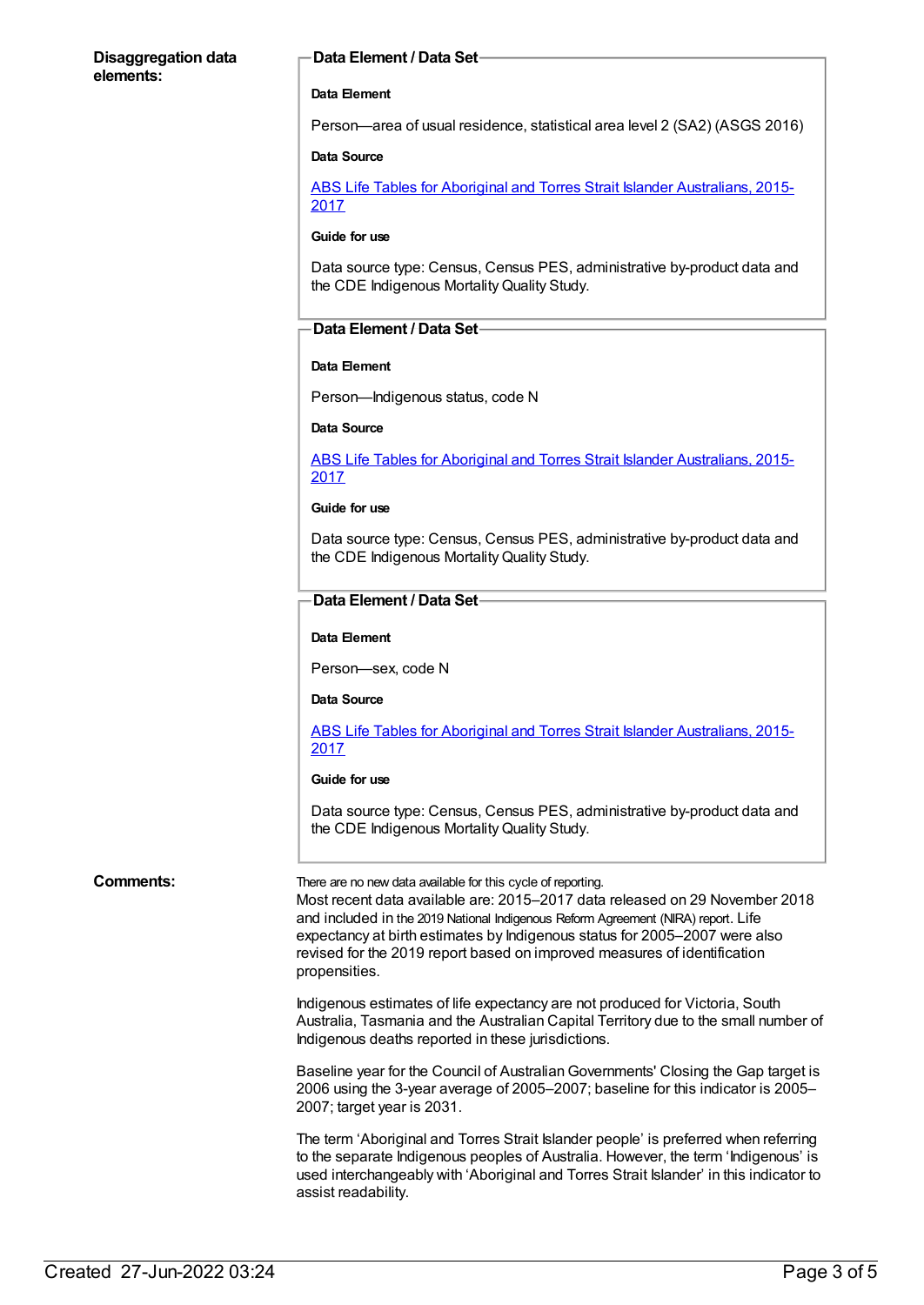# **Representational attributes**

| <b>Representation class:</b> | Mean (average)          |
|------------------------------|-------------------------|
| Data type:                   | Real                    |
| Unit of measure:             | Time (e.g. days, hours) |
| Format:                      | N[N].N                  |
|                              |                         |

### **Indicator conceptual framework**

| <b>Framework and</b> | Life Expectancy & Wellbeing |
|----------------------|-----------------------------|
| dimensions:          |                             |

### **Data source attributes**

| Data sources: | Data Source                                                                      |
|---------------|----------------------------------------------------------------------------------|
|               | ABS Life Tables for Aboriginal and Torres Strait Islander Australians, 2015-2017 |
|               | Frequency                                                                        |
|               | 5-yearly                                                                         |
|               | Data custodian                                                                   |
|               | Australian Bureau of Statistics                                                  |

# **Accountability attributes**

| <b>Reporting requirements:</b>                         | National Indigenous Reform Agreement                                                                                                                                                                                                                                                               |
|--------------------------------------------------------|----------------------------------------------------------------------------------------------------------------------------------------------------------------------------------------------------------------------------------------------------------------------------------------------------|
| <b>Organisation responsible</b><br>for providing data: | Australian Bureau of Statistics                                                                                                                                                                                                                                                                    |
| Further data development /<br>collection required:     | Improve the quality of Indigenous identification in births and deaths data.                                                                                                                                                                                                                        |
|                                                        | Annual estimates of Indigenous life expectancy are not currently available but given<br>rate of change may not be required.                                                                                                                                                                        |
|                                                        | Life expectancy data by remoteness area are only currently able to be produced for<br>the three groupings of: (1) Major cities, (2) Inner regional and Outer regional areas<br>combined, and (3) Remote and Very remote areas combined. Further<br>disaggregation of these groups would be useful. |
|                                                        |                                                                                                                                                                                                                                                                                                    |

### **Source and reference attributes**

| <b>Submitting organisation:</b> | Australian Institute of Health and Welfare                                                                                          |
|---------------------------------|-------------------------------------------------------------------------------------------------------------------------------------|
| Steward:                        | National Indigenous Reform Agreement Performance Information Management<br>Group                                                    |
| Reference documents:            | ABS (Australian Bureau of Statistics) 2017. Australian Demographic Statistics,<br>June 2017. ABS cat.no. 3101.0. Canberra: ABS      |
|                                 | ABS 2018. Life Tables for Aboriginal and Torres Strait Islander Australians, 2015–<br>17. ABS cat. no. 3302.0.55.003. Canberra: ABS |

# **Relational attributes**